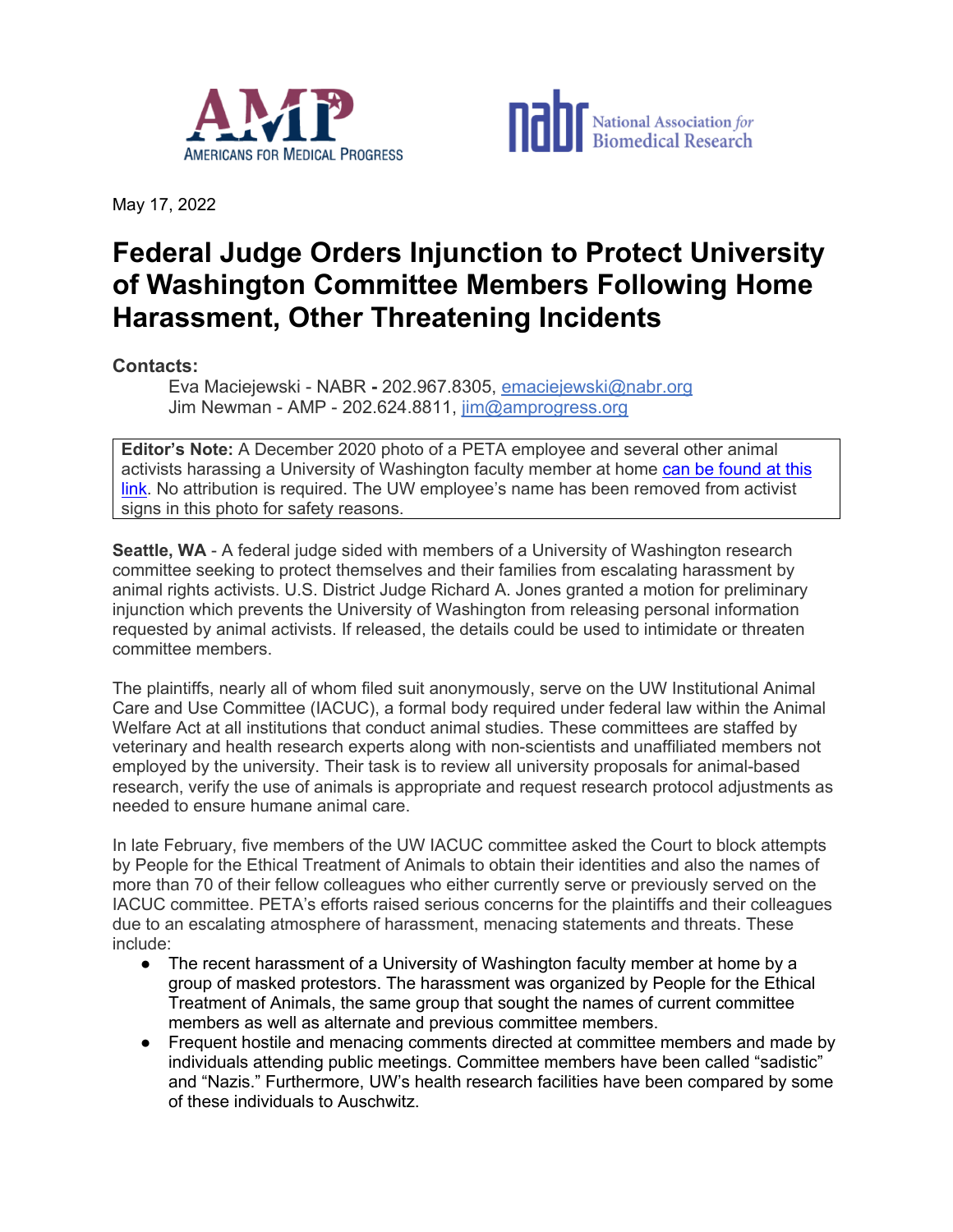



● Several instances in the past where UW faculty received threatening emails, letters and voice messages. One of these persons called researchers "vile [expletive] humans" and said "I'm going to do what is necessary to stop animal research."

After reviewing initial filings by the plaintiffs, a temporary restraining order was granted by Judge Jones on February 24, 2022, pending additional arguments. Then in Late April, Judge Jones granted a preliminary injunction stating that "public disclosure of the requested records, likely to result in harassment, would violate their constitutional rights to freedom of expression and association."

"I'm thankful the Court has upheld the First Amendment rights of our IACUC members to associate and speak freely without fear of reprisal," said Jane Sullivan, Ph.D., a University of Washington neuroscientist who serves as chair of the UW IACUC committee and is the only named plaintiff in the lawsuit. "IACUC members across the country have a right to feel safe as they carry out their federally required and critically important work protecting animals while supporting biomedical research."

According to the ruling, which can be downloaded at this link, the Court found the existing atmosphere of harassment and menacing actions by those opposed to animal studies constitutes "a loss of First Amendment freedoms" for committee members. Judge Jones also stated this "unquestionably constitutes irreparable injury."

The Court also rejected PETA's assertion that the requested information was required for them to ensure the university was meeting federal requirements related to the constitution of an IACUC committee. As the ruling points out, "multiple independent government agencies perform credential reviews, including the Office of Laboratory Animal Welfare of the National Institutes of Health, the United States Department of Agriculture, and AAALAC International, a voluntary accreditation program."

The U.S. District Court ruling is the second major legal victory this year for a research university engaged in necessary health studies with animals. The University of California, Davis recently announced it had prevailed in a state civil lawsuit filed by PETA. In that case, the group was seeking access to unpublished research data collected by two researchers at the California National Primate Research Center. However, a state Superior Court judge ruled that releasing the material did not serve the public interest. The Court also stated that release of the data would undermine academic freedom and the scientific process while increasing the risk that researchers could face physical harm and harassment from activists. PETA declined the opportunity to appeal the ruling.

"The threat to health researchers across this country and around the world is very real and unfortunately growing," said Paula Clifford, MLA, RLATG, CVT, Executive Director of the biomedical research advocacy group Americans for Medical Progress. "As recently reported in Science Magazine, scientists who conduct necessary and beneficial research in animals have been longtime targets of harassment, menacing comments and even threats. Now, COVID-19 researchers and public health officials who seek to control the pandemic are facing these very same issues. And the tactics remain consistent. They include threats of physical harm, harassment at home or at work and even death wishes and death threats.